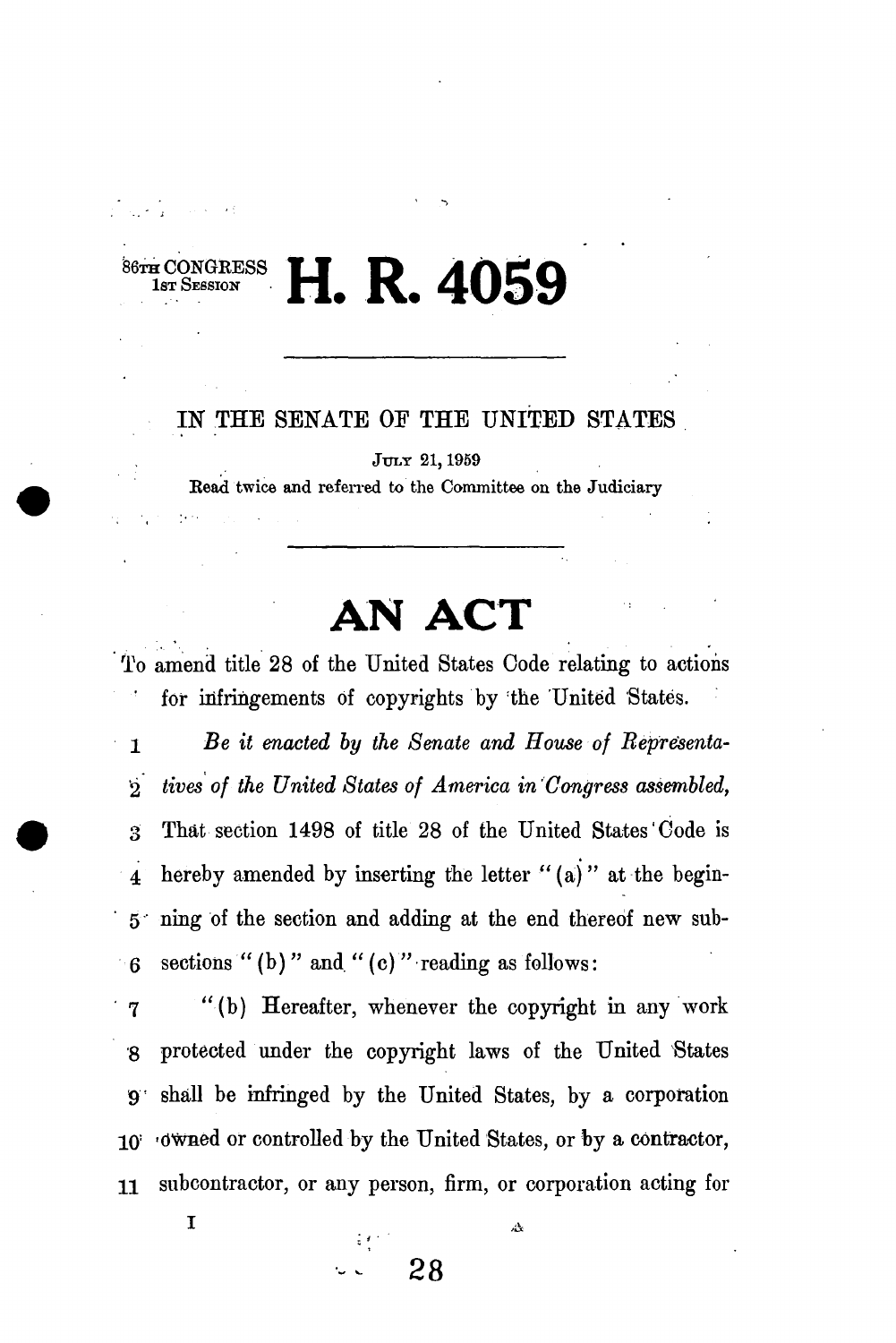1 the Government and with the authorization or consent of 2 the Government, the exclusive remedy of the owner of such 3 copyright shall be by action against the United States in 4 the Court of Claims for the recovery of his reasonable and 5 entire compensation as damages for such infringement, 6 including the minimum statutory damages as set forth in 7 section 101 (b) of title 17, United States Code: *Provided,*  8 That, a Government employee shall have a. right of action 9 against the Government under this subsection except where 10 he was in a position to order, influence, or induce use of 11 the copyrighted work by the Government: *Provided,*  12 *however,* That this subsection shall not confer a right of 13 action on any copyright owner or any assignee of such 14 owner with respect to any copyrighted work prepared by a 15 person while in. the employment or service of the United 16 States, where the copyrighted work was prepared as a part 17 of the official functions of the employee, or in the preparation .18 of which Government time, material, or facilities were used: 19 *And provided further,* That before such action against the 20 United States has been instituted the appropriate corporation 21 owned or controlled by the United States or the head of 22, the appropriate department or agency of the Government, 23 as the case may be, is authorized to enter into an agreement

2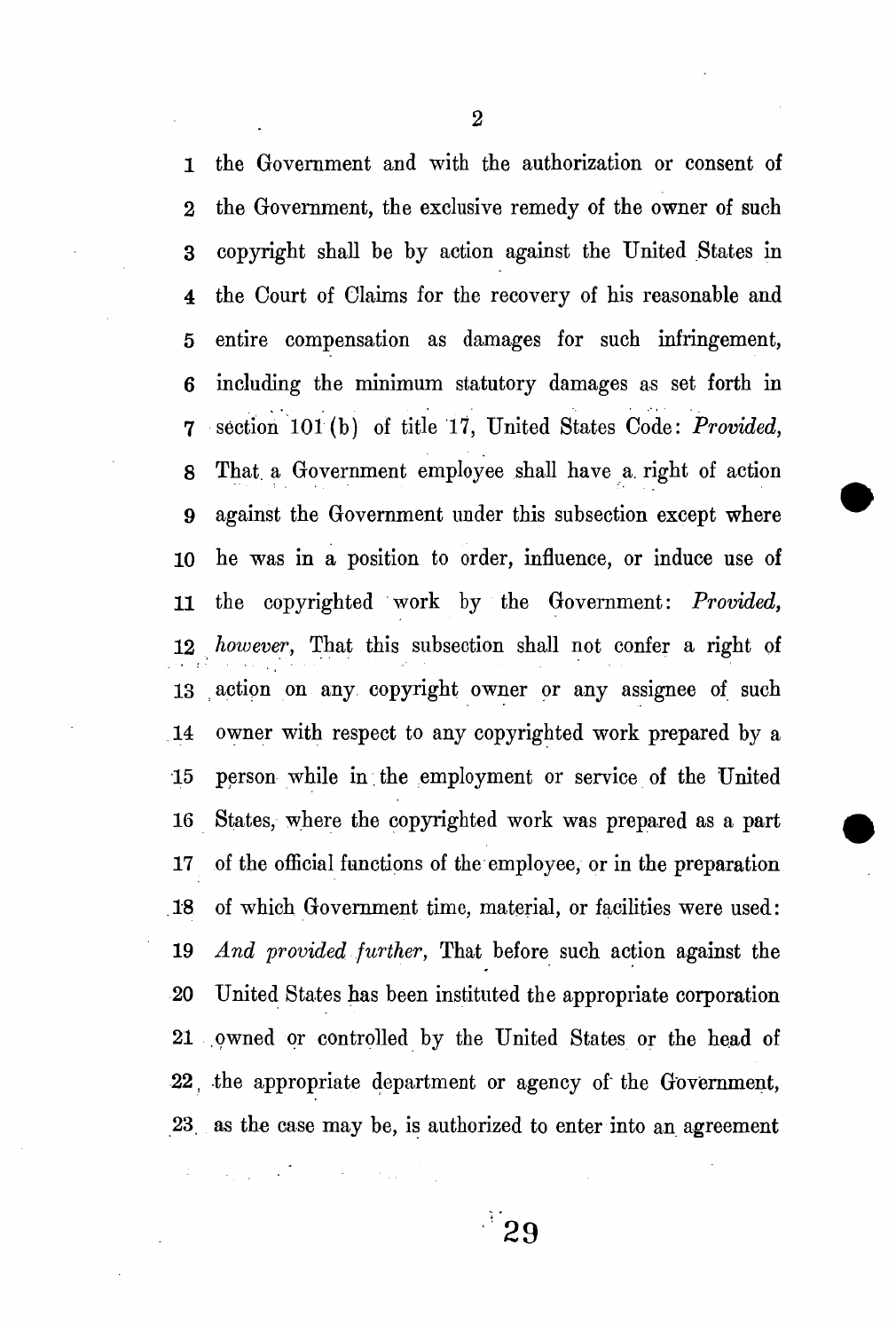3

1 with the copyright owner in full settlement and compromise 2 for the damages accruing to him by reason of such infringe-3 ment and to settle the claim administratively out of available 2. 关键 Å, 4 appropriations.

5 "Except as otherwise provided by law, no recovery 6 shall be had for any infringement of a copyright covered 7 by this subsection committed more than three years prior 8 to the filing of the complaint or counterclaim for infringe-9 ment in the action, except that the period between the date 10 of receipt of a written claim for compensation by the Depart-11 ment or agency of the Government or corporation owned 12 or controlled by the United States, as the case may be, 13 having authority to settle such claim and the date of mailing 14 by the Government of a notice to the claimant that his claim 15 has been denied shall not be counted as a part of the three 16 years, unless suit is brought before the last-mentioned date. 17 " (c) The provisions of this section shall not apply to 18 any claim arising in a foreign country."

19 SEC. 2. Title 10, United States Code, section 2386 (4), 20 is amended by adding after "patents" the words "or copy-21 rights".

22 SEC. 3. The catchline of section 1498 of title 28, United 23 States Code, is amended to read

**30**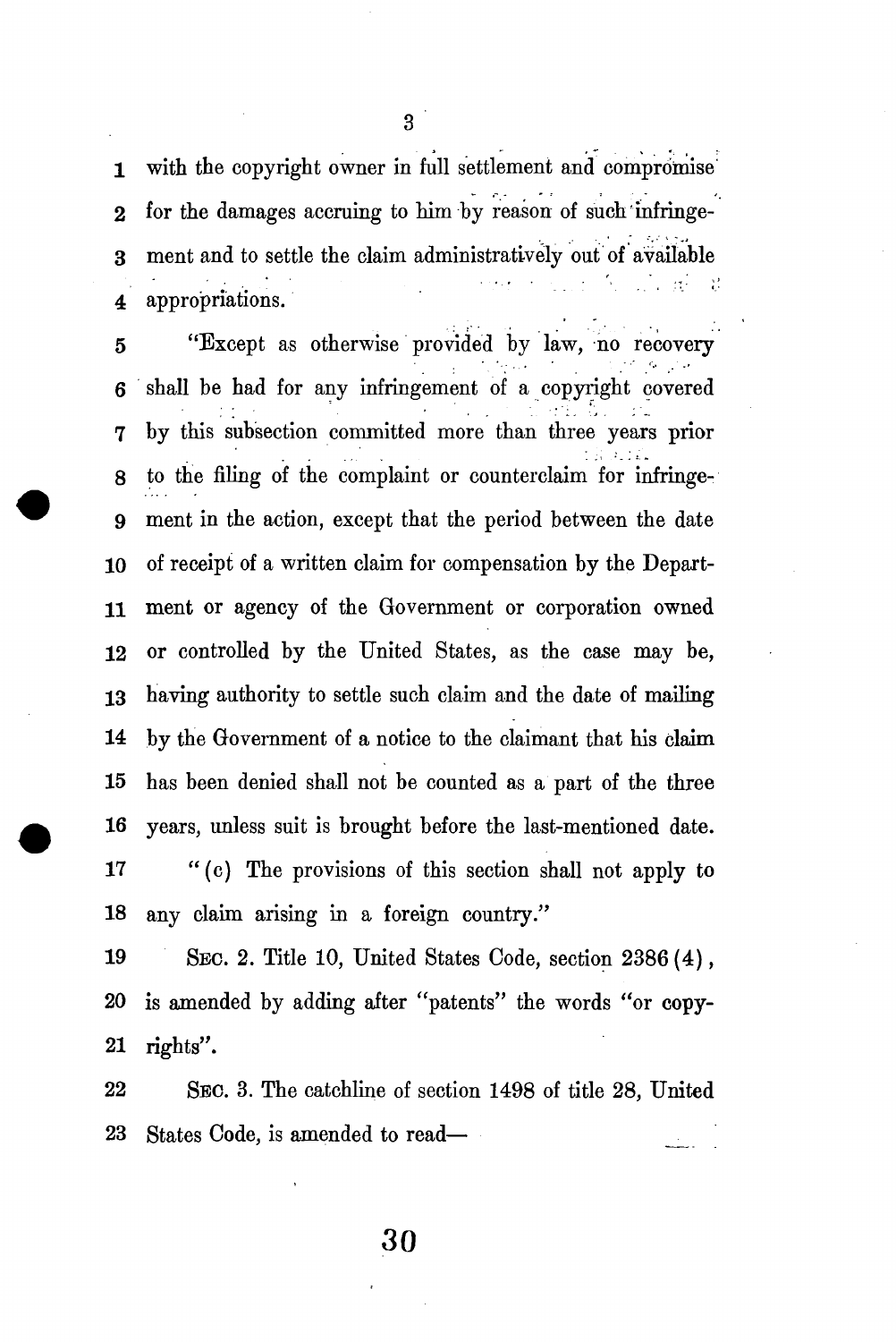- 1 . "§1498. Patent and copyright cases".
- 2 The. item identified as
	- "1498. Patent cases."

ļ,

3 in the chapter analysis of chapter 91 of title 28, United 4 States Code, is amended to read— "1498. Patent and copyright cases."

> Passed the House of Eepresentatives July 20, 1959. Attest: RALPH R. ROBERTS,

> > *Clerk.*   $\frac{1}{10}$   $\frac{1}{2}$

> > > $\cdot$  is

÷.